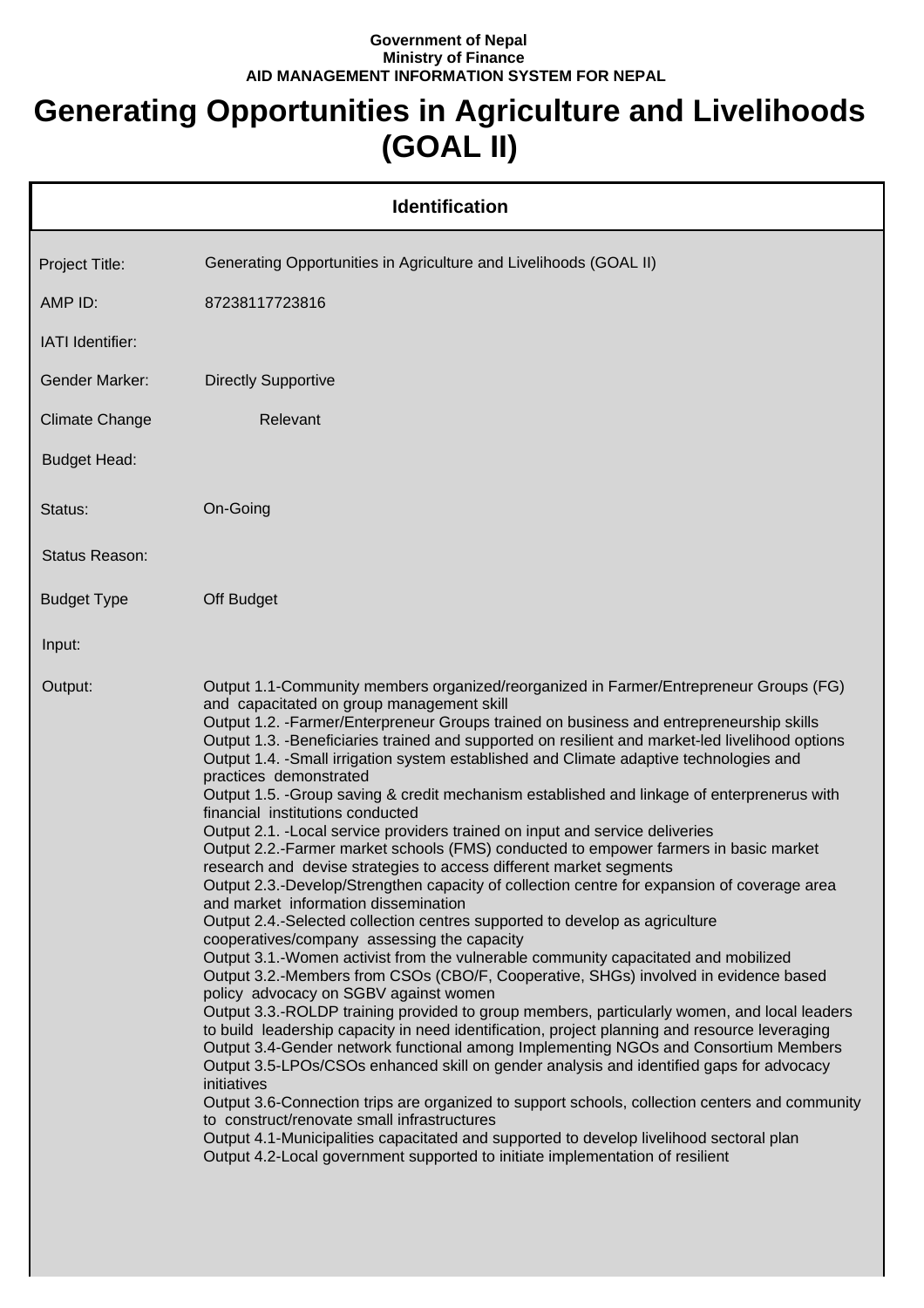|                   | livelihood programme through project collaboration<br>Output 4.3-Local government representatives participated on gender responsive planning and<br>budgeting of the local resources<br>Output 4.4-Local governments supported to capacitate their municipal and ward level GBV<br>control network                                                                                                                                                                                                                                                                                                                                      |
|-------------------|-----------------------------------------------------------------------------------------------------------------------------------------------------------------------------------------------------------------------------------------------------------------------------------------------------------------------------------------------------------------------------------------------------------------------------------------------------------------------------------------------------------------------------------------------------------------------------------------------------------------------------------------|
| Outcome:          | Outcome 1: Poor and vulnerable groups, particularly women and PWD, have increased<br>engagement in resilient and market-led livelihood options<br>Outcome 2: Agriculture entrepreneurs have improved access to business development services<br>including inputs market and outputs market<br>Outcome 3: People from vulnerable communities, particularly women, understand their rights<br>and entitlements, and access resources and services from local government (LGs) and other<br>stakeholders<br>Outcome 4: Local government and stakeholders create enabling environment for increased<br>resilience and inclusive development |
| Impact:           | Goal:- Empower women and increase income of poor and vulnerable people of Swargadwari<br>Municipality and Runtigadhi Rural Municipality                                                                                                                                                                                                                                                                                                                                                                                                                                                                                                 |
| Treasury Type:    |                                                                                                                                                                                                                                                                                                                                                                                                                                                                                                                                                                                                                                         |
| Humanitarian Ald: | <b>No</b>                                                                                                                                                                                                                                                                                                                                                                                                                                                                                                                                                                                                                               |
|                   |                                                                                                                                                                                                                                                                                                                                                                                                                                                                                                                                                                                                                                         |

|                                   | <b>Planning</b> |  |
|-----------------------------------|-----------------|--|
| Date of Agreement                 | 2019-01-24      |  |
| Date of effectiveness 2019-01-01  |                 |  |
| Proposed Start Date 2019-01-01    |                 |  |
| <b>Actual Start Date</b>          | 2019-01-01      |  |
| <b>Planned Completion</b><br>Date | 2024-01-30      |  |

| Location       |            |
|----------------|------------|
| Location       | Percentage |
| Rolpa (Liwang) | 50.0%      |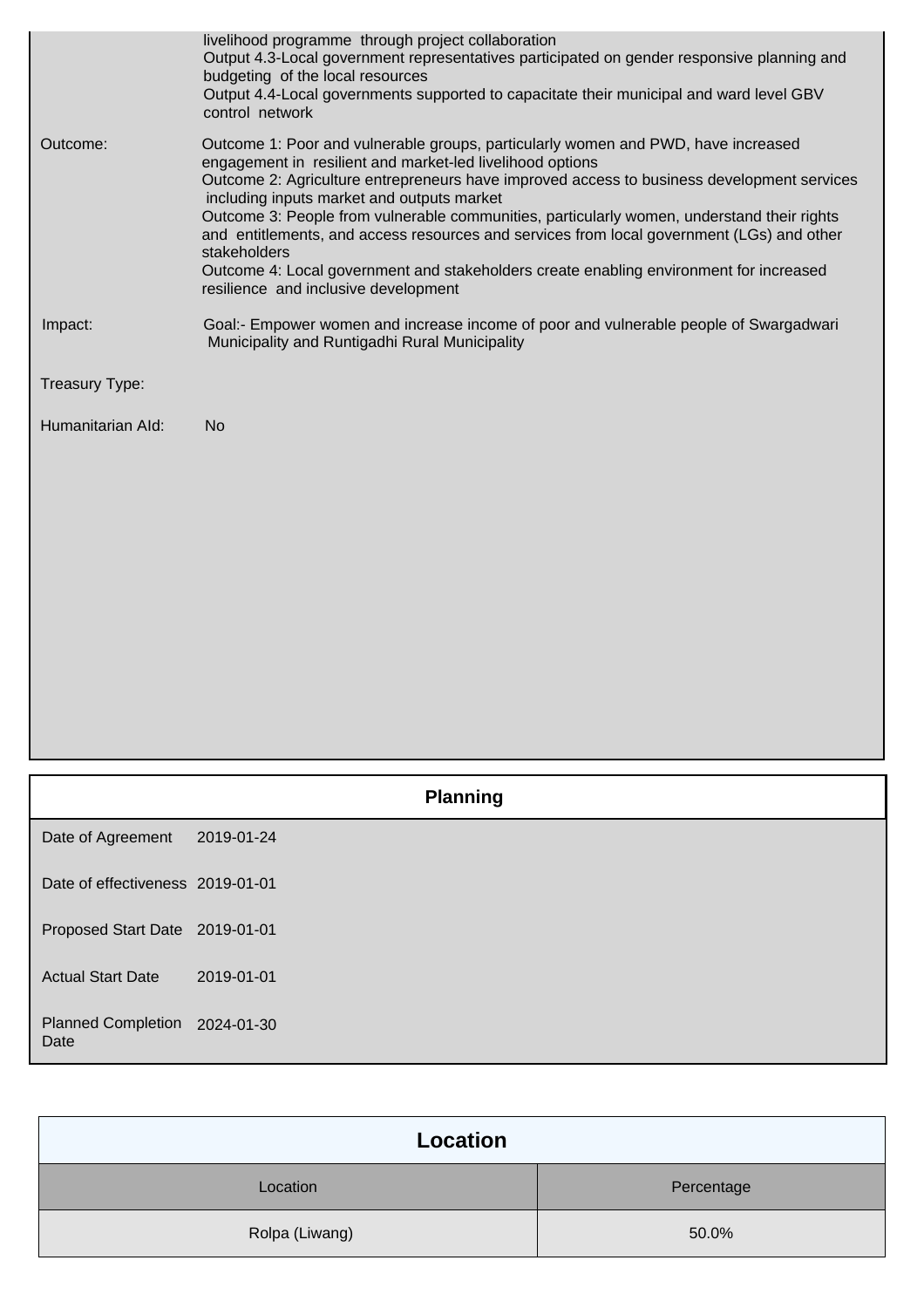| Location                   | Percentage |
|----------------------------|------------|
| Pyuthan (Pyuthan Khalanga) | 50.0%      |

| <b>National Plan</b>                                                                                                            |            |
|---------------------------------------------------------------------------------------------------------------------------------|------------|
| Program                                                                                                                         | Percentage |
| Agriculture and Food Security   Macroeconomic Policy and Economic Development Policy<br>] [ National Development Plan (NDP) ]   | 70.0%      |
| [ Gender Equity, Women Development ] [ Peace, rehabilitation and Inclusive Development ] [<br>National Development Plan (NDP) ] | 30.0%      |

| <b>Sector</b>                                                   |            |
|-----------------------------------------------------------------|------------|
| Sector                                                          | Percentage |
| Nepal Sector Classification LOCAL DEVELOPMENT 0                 | $10.0\%$   |
| Nepal Sector Classification ENVIRONMENT, SCIENCE & TECHNOLOGY 0 | 15.0%      |
| Nepal Sector Classification WOMEN, CHILDREN & SOCIAL WELFARE 0  | 15.0%      |
| Nepal Sector Classification AGRICULTURE 0                       | 25.0%      |
| Nepal Sector Classification LIVELIHOOD 0                        | 35.0%      |

| <b>Implementing/Executing Agency</b>                      |        |  |
|-----------------------------------------------------------|--------|--|
| <b>Implementing Agency</b>                                |        |  |
| Adventist Development and Relief Agency                   | 100.0% |  |
| <b>Executing Agency</b>                                   |        |  |
| Adventist Development and Relief Agency                   | 100.0% |  |
| <b>Responsible Organization</b>                           |        |  |
| Ministry of Agriculture, Land Management and Cooperatives | 100.0% |  |
| Donor                                                     |        |  |
| Adventist Development and Relief Agency                   | 0.0%   |  |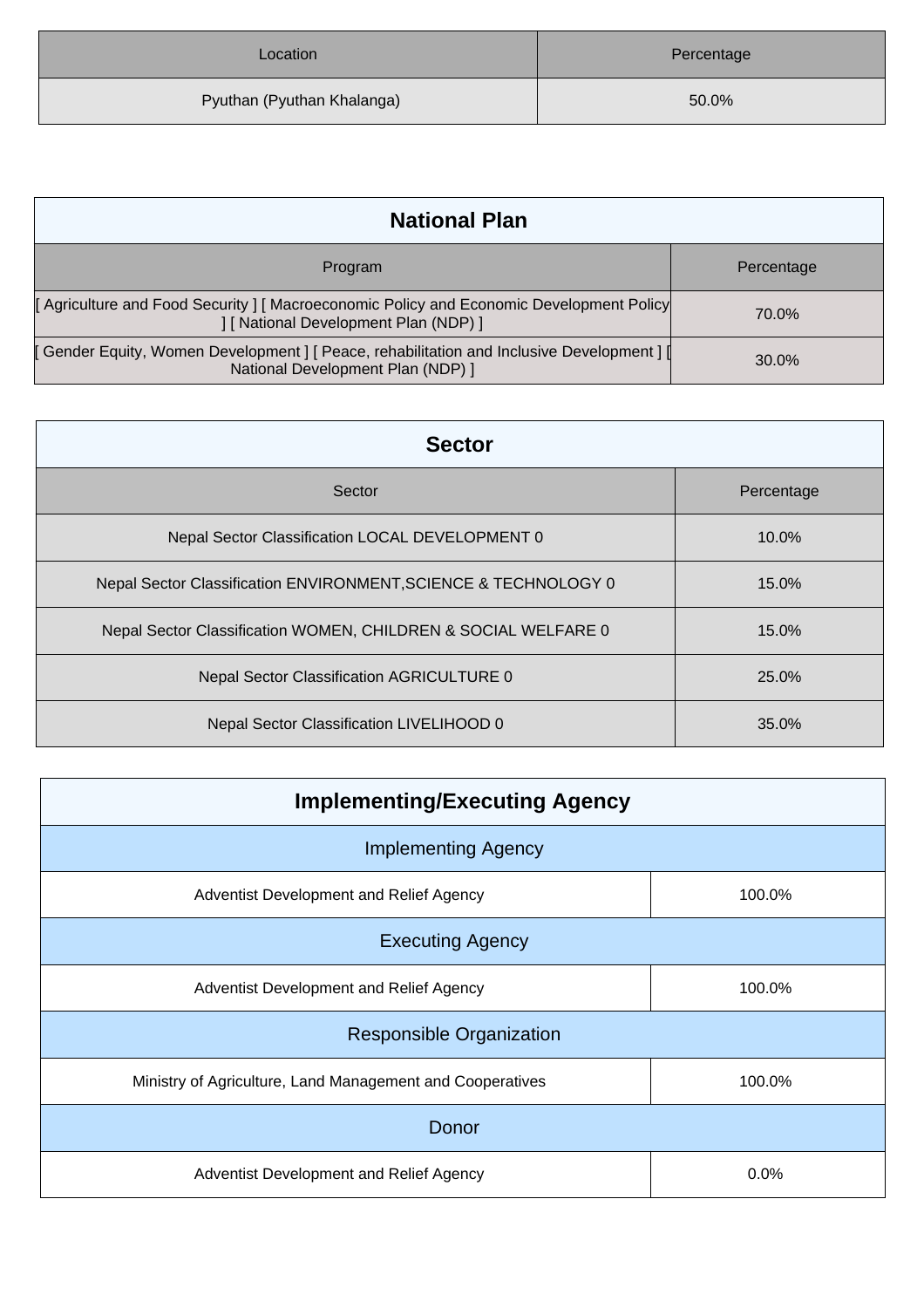| <b>Funding</b>             |                                                 |                       |                                                |            |                     |
|----------------------------|-------------------------------------------------|-----------------------|------------------------------------------------|------------|---------------------|
| Transaction<br>Date        | Type of<br>Assistance                           | Mode of<br>Payment    | Post Earthquake<br>Assistance                  | Commitment | <b>Disbursement</b> |
|                            |                                                 |                       | <b>Adventist Development and Relief Agency</b> |            |                     |
|                            |                                                 |                       | <b>Actual</b>                                  |            |                     |
| 1/20/2021                  | <b>Grant Aid</b>                                | <b>Direct Payment</b> | No                                             | Ю          | 98,538              |
| 4/29/2021                  | <b>Grant Aid</b>                                | <b>Direct Payment</b> | No                                             | Ю          | 117,915             |
| 11/10/2021                 | <b>Grant Aid</b>                                | <b>Direct Payment</b> | No                                             | O          | 297,543             |
| 6/24/2019                  | <b>Grant Aid</b>                                | <b>Direct Payment</b> | No                                             | 1,570,565  | Ю                   |
| 9/9/2019                   | <b>Grant Aid</b>                                | <b>Direct Payment</b> | No                                             |            | 91,248              |
| 3/26/2020                  | <b>Grant Aid</b>                                | <b>Direct Payment</b> | No                                             | Ю          | 57,794              |
| 4/8/2020                   | <b>Grant Aid</b>                                | <b>Direct Payment</b> | No                                             | O          | 5,267               |
| 5/31/2020                  | <b>Grant Aid</b>                                | <b>Direct Payment</b> | No                                             | 0          | 54,394              |
| 7/27/2020                  | <b>Grant Aid</b>                                | <b>Direct Payment</b> | No                                             | O          | 12,160              |
| 9/13/2020                  | <b>Grant Aid</b>                                | <b>Direct Payment</b> | No                                             | 0          | 74,109              |
| 12/2/2020                  | <b>Grant Aid</b>                                | <b>Direct Payment</b> | N <sub>o</sub>                                 | 0          | 85,611              |
|                            |                                                 | <b>Total</b>          |                                                | 1,570,565  | 894,575             |
|                            | Total (Adventist Development and Relief Agency) |                       | 1,570,565                                      | 894,575    |                     |
| <b>UNDISBURSED BALANCE</b> |                                                 |                       |                                                | 675,990    |                     |

|                                | <b>Progress Achieved</b> |
|--------------------------------|--------------------------|
| Progress Achieved:             |                          |
| Key Problems:                  |                          |
| Steps Taken to Solve Problems: |                          |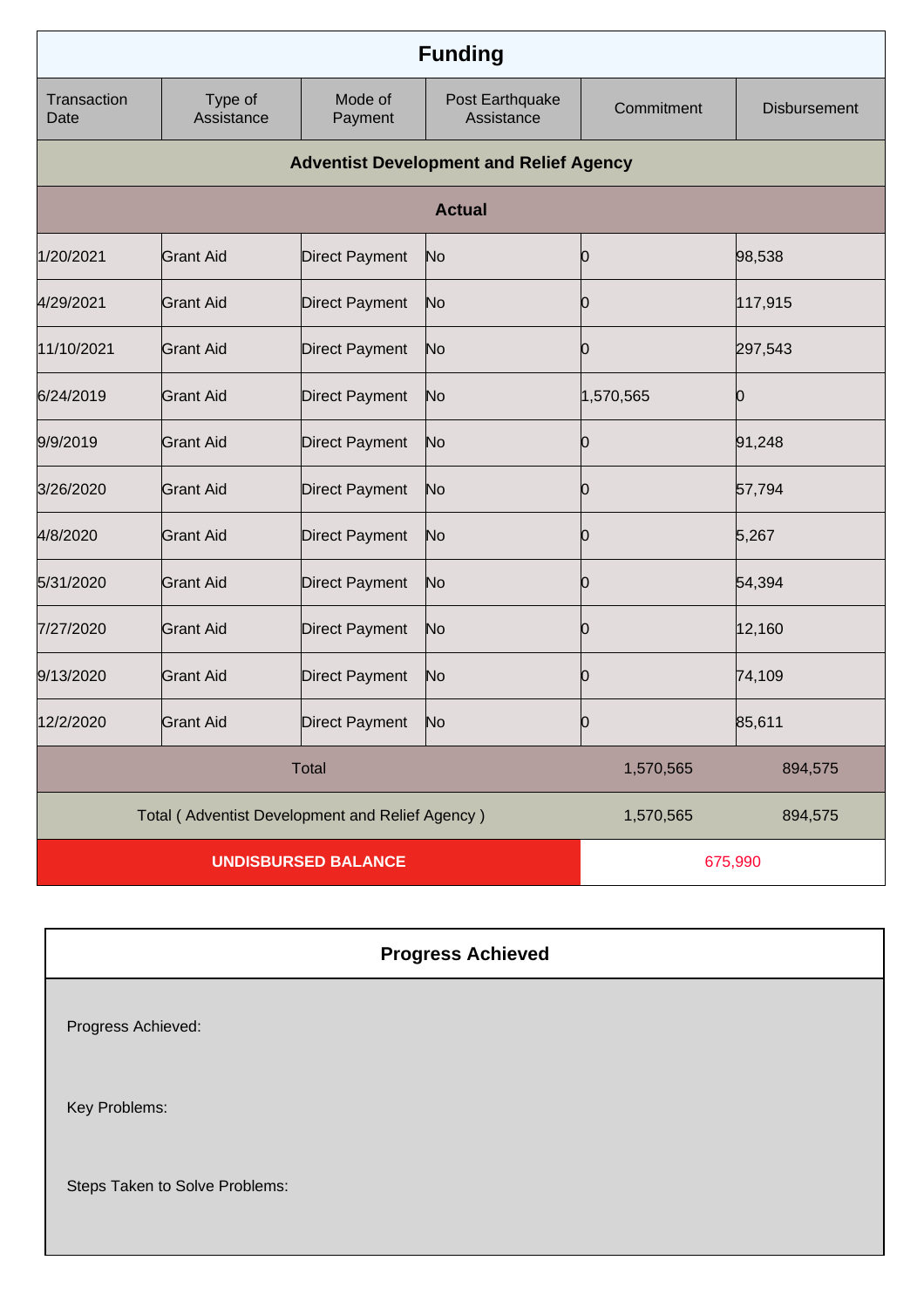|                                   | <b>Funding Information</b> |
|-----------------------------------|----------------------------|
| <b>Total Actual Commitment</b>    | 1,570,565                  |
| <b>Total Planned Commitment</b>   | $\mathbf 0$                |
| <b>Total Actual Disbursement</b>  | 894,580                    |
| <b>Total Planned Disbursement</b> | $\overline{0}$             |
|                                   |                            |

|                   | <b>Sustainable Development Goals</b>                                                                                                                                                                                                                                                                                                                                                                                                                                                                                                                                                                                                                                                                                                                                      |
|-------------------|---------------------------------------------------------------------------------------------------------------------------------------------------------------------------------------------------------------------------------------------------------------------------------------------------------------------------------------------------------------------------------------------------------------------------------------------------------------------------------------------------------------------------------------------------------------------------------------------------------------------------------------------------------------------------------------------------------------------------------------------------------------------------|
| <b>SDG Topic:</b> | Goal 2: End hunger, achieve food security and improved nutrition and promote sustainable<br>agriculture                                                                                                                                                                                                                                                                                                                                                                                                                                                                                                                                                                                                                                                                   |
| SDG:              | Goal 2: End hunger, achieve food security and improved nutrition and promote sustainable<br>agriguit 2030, double the agricultural productivity and incomes of small-scale food<br>producers, in particular women, indigenous peoples, family farmers, pastoralists and fishers,<br>including through secure and equal access to land, other productive resources and inputs,<br>knowledge, financial services, markets and opportunities for<br>Goal 5: Achieve gender equality and empower all women and girls<br>Target 2.c Adopt measures to ensure the proper functioning of food commodity markets and their<br>derivatives and facilitate timely access to market information, including on food reserves, in order<br>to help limit extreme food price volatility |
|                   | Goal 5: Achieve gender equality and empower all women and girls                                                                                                                                                                                                                                                                                                                                                                                                                                                                                                                                                                                                                                                                                                           |

Target 5.2 Eliminate all forms of violence against all women and girls in the public and private spheres, including trafficking and sexual and other types of exploitation

Target 5.5 Ensure women's full and effective participation and equal opportunities for leadership at all levels of decision-making in political, economic and public life